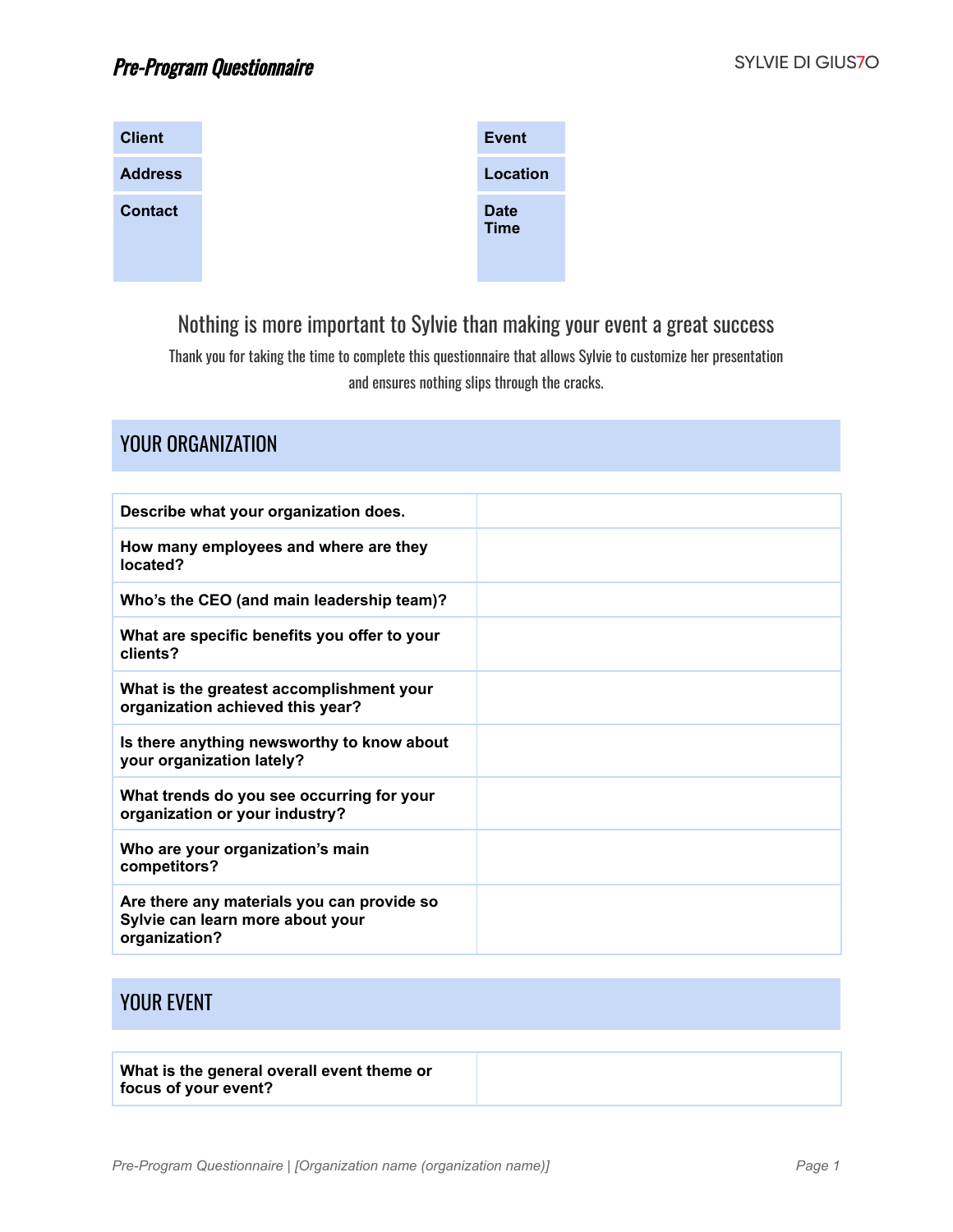| What are the key objectives for your event?                                       |  |
|-----------------------------------------------------------------------------------|--|
| Why did you think Sylvie's topic is of value for<br>this event?                   |  |
| Are there any key messages you want Sylvie<br>to reinforce?                       |  |
| Are there any sensitive issues or topics Sylvie<br>should avoid?                  |  |
| What did you like/dislike about previous<br>speakers at your events?              |  |
| What was it about Sylvie that made you pick<br>her as the speaker for your event? |  |
| What is most important to you in the working<br>relationship with Sylvie?         |  |
| How will you measure and know Sylvie's<br>presentation was a success?             |  |

### AUDIENCE

| How many audience members are expected to<br>participate?<br>(live / virtual)          |  |
|----------------------------------------------------------------------------------------|--|
| What is the demographic breakdown?<br>(age, gender, etc.)                              |  |
| What are their responsibilities, roles, titles?<br>(please be as specific as possible) |  |
| How can Sylvie refer to the entire group?<br>(job title, function, other?)             |  |
| Where are your audience members usually<br>located?                                    |  |
| Who are your audience's target markets or<br>clients?                                  |  |
| What does your audience sell or offer to their<br>clients?                             |  |
| Has your audience recently experienced any<br>significant changes?                     |  |
| What are the biggest challenges your audience<br>is currently facing?                  |  |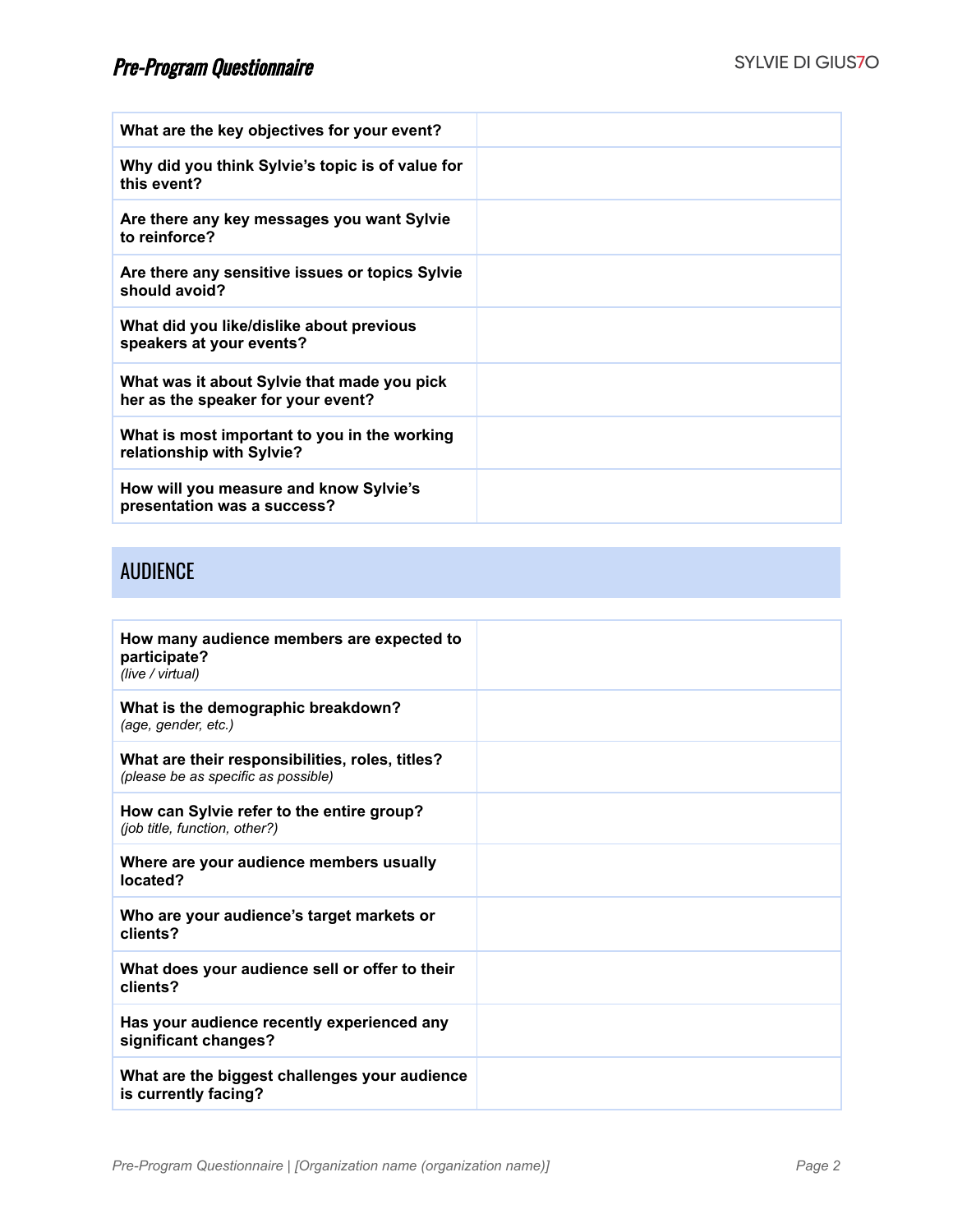| What are the strengths of your audience<br>members?                                                                         |  |
|-----------------------------------------------------------------------------------------------------------------------------|--|
| What do they most need to improve on?                                                                                       |  |
| How can Sylvie help your audience best?                                                                                     |  |
| Would you like Sylvie to reach out to any<br>audience members or executives prior to the<br>event? If so, who and how?      |  |
| Would you like Sylvie to do any secret<br>shopping or make observations of the<br>audience in their day-to-day environment? |  |
| Any special stories, events or examples you'd<br>like Sylvie to share with this audience?                                   |  |
| Are there key phrases or acronyms this<br>audience uses often?                                                              |  |
| Are there key phrases or acronyms Sylvie<br>should avoid?                                                                   |  |
| Are their key executives or VIPs in the<br>audience?                                                                        |  |
| Do you want Sylvie to address any sponsors<br>in the audience?                                                              |  |
| What has worked or not worked with this<br>audience in the past?                                                            |  |
| What do you want the audience to remember<br>when Sylvie's presentation is completed?                                       |  |
| Are there any materials you could provide for<br>Sylvie to learn more about your audience?                                  |  |

### YOUR MARKETING

| What is the event's Social Media hashtag?                                               |  |
|-----------------------------------------------------------------------------------------|--|
| Any specific platforms you'd like Sylvie to<br>post before, during and after the event? |  |
| Which accounts should Sylvie tag?                                                       |  |
| Any specific wording, imagery, style you'd like<br>Sylvie to use on social media?       |  |
| How else can Sylvie help promote the event?                                             |  |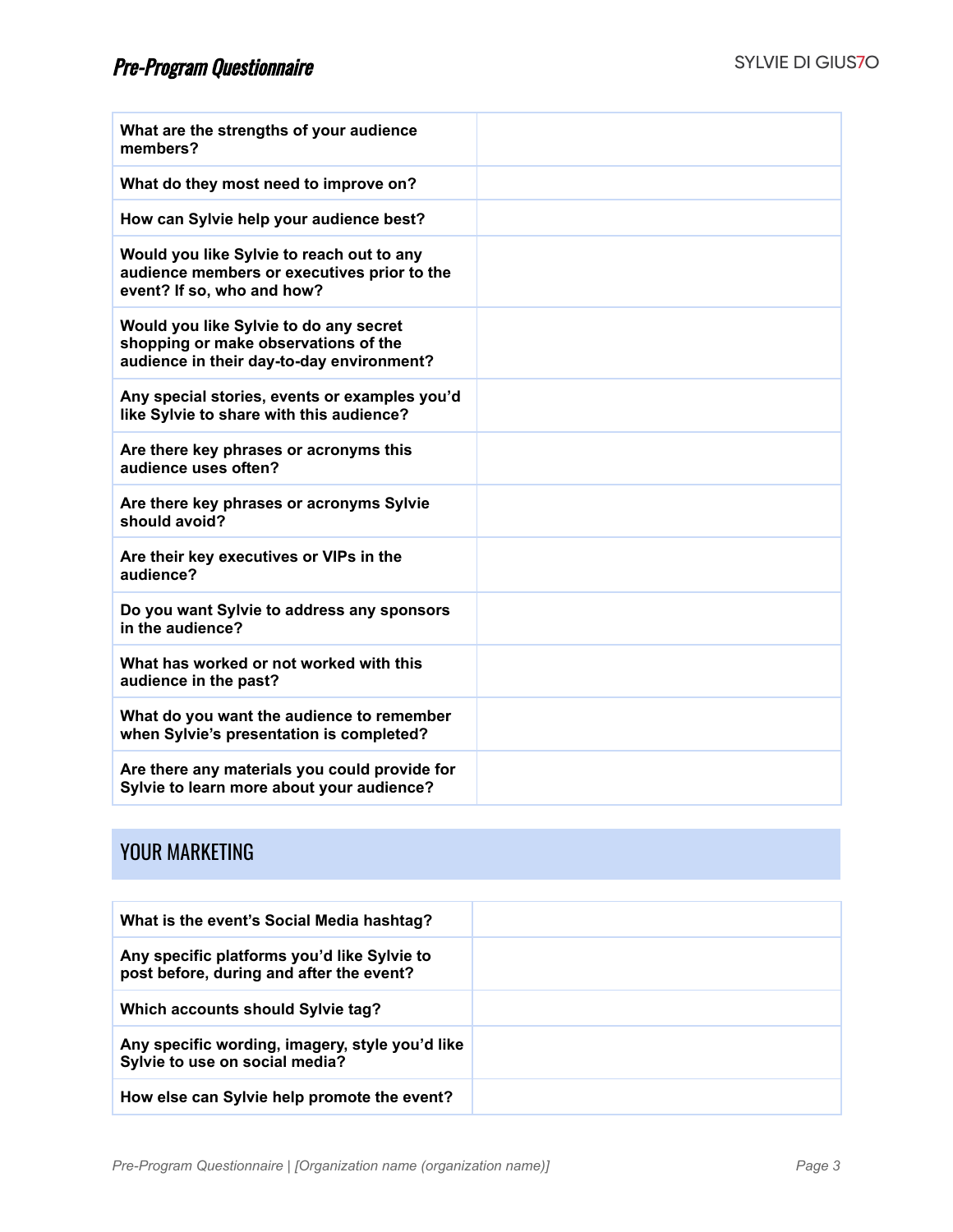| Would you like Sylvie to provide her book(s)<br>to the audience? If so, how?<br>(bulk purchase, back in the room, sponsored)                                                                                                                                                                              |                      |  |
|-----------------------------------------------------------------------------------------------------------------------------------------------------------------------------------------------------------------------------------------------------------------------------------------------------------|----------------------|--|
| Would you like Sylvie to provide free<br>educational materials to the audience?<br>(eBooks, online audit, etc.)                                                                                                                                                                                           |                      |  |
| Will Sylvie's presentation be video recorded?                                                                                                                                                                                                                                                             | $()$ yes<br>$()$ no  |  |
| If yes, please agree to the following:<br>() We will place a copy of the program in our corporate library not available to the public.<br>() We will provide Sylvie with a master copy of the program.<br>() Sylvie is allowed to use short video snippets for her own marketing or educational purposes. |                      |  |
| Will there be a professional photographer?                                                                                                                                                                                                                                                                | $()$ yes<br>$( )$ no |  |
| If yes, please agree to the following:<br>() We will provide Sylvie with a master copy of the pictures in high resolution.<br>() Sylvie is allowed to use some pictures for her own marketing or educational purposes.                                                                                    |                      |  |

#### EVENT LOGISTICS

| Name of event location                                                                             |  |
|----------------------------------------------------------------------------------------------------|--|
| <b>Address of event location</b>                                                                   |  |
| Where is Sylvie's presentation taking place?<br>(auditorium, meeting room, room name, floor, etc.) |  |
| How will the audience be seated?<br>(theater, classroom, herringbone, banquet, etc.)               |  |

| <b>Sylvie's presentation date</b>                                                                                |  |
|------------------------------------------------------------------------------------------------------------------|--|
| Sylvie's presentation start time                                                                                 |  |
| Sylvie's presentation end time                                                                                   |  |
| What happens immediately before Sylvie's<br>presentation?                                                        |  |
| What happens immediately after Sylvie's<br>presentation?                                                         |  |
| When in the entire event lineup is Sylvie's<br>presentation scheduled?<br>(opening, closing, middle, Day x of y) |  |
| Is there any other presentation or commitment                                                                    |  |